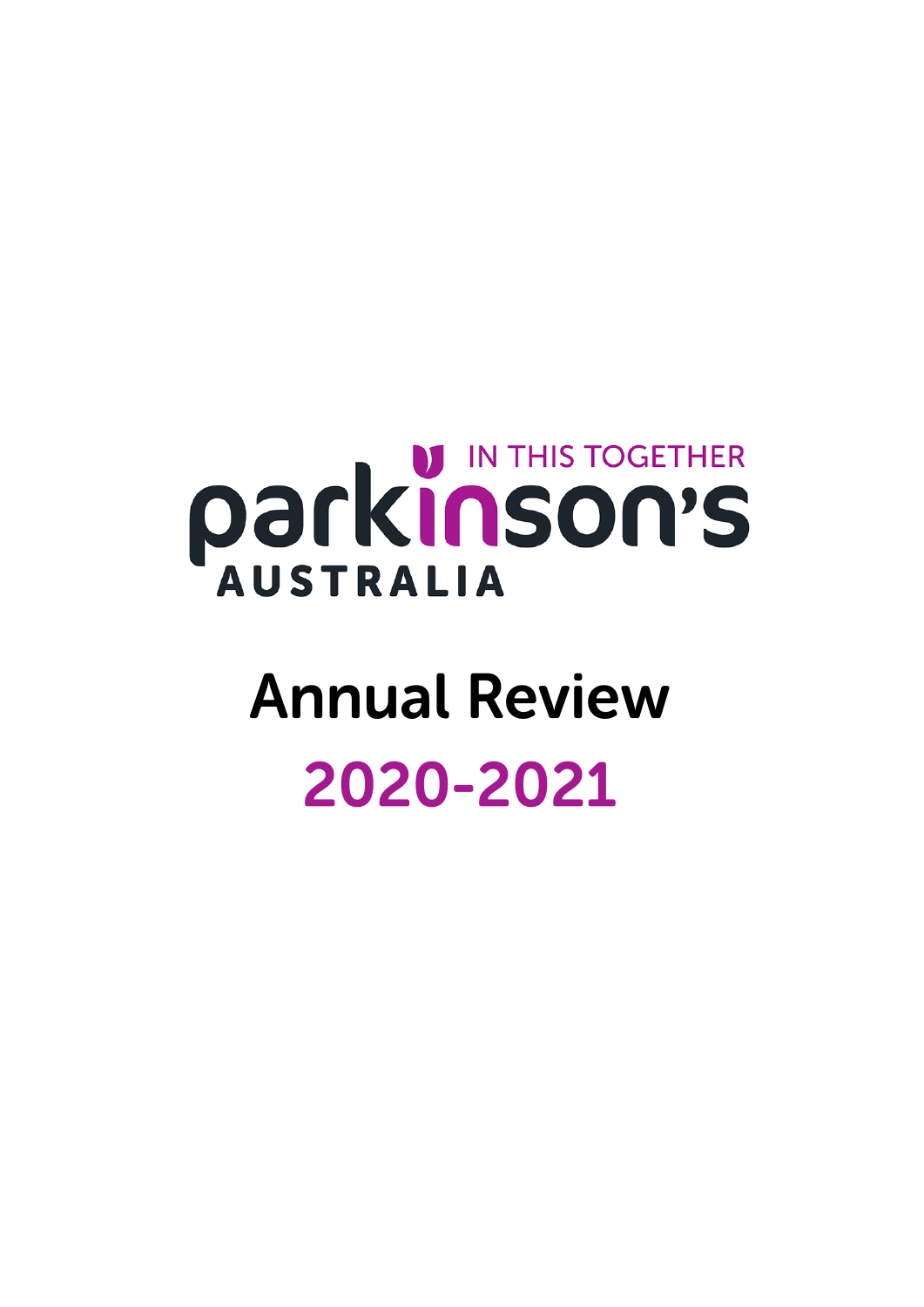# Parkinson's Australia Incorporated

#### **Registered Office & Postal Address**

**c/o SHOUT, Pearce Community Centre, Collett Place, PEARCE ACT 2607**

**Parkinson's Australia is registered as a Public Benevolent Institution with the Australian Charities and Not-for-Profits Commission**

**ABN 46 011 714 078** 

#### **About Us**

**Parkinson's Australia is the national peak body and charity representing more than 100,000 Australians living with Parkinson's. PA advocates for the Parkinson's community on issues of national significance. We work to reduce the impact of Parkinson's by aiming to improve the lived experience for people with Parkinson's. We are committed to achieving a Parkinson'sfriendly society where people living with Parkinson's, their carers and family members are supported, respected, empowered, and engaged in community life. Together with state Parkinson's associations, we work to advance, promote, and influence Parkinson's care with a vision to achieving a world without Parkinson's.**

**Our mission is to promote the best quality of life for people with Parkinson's.**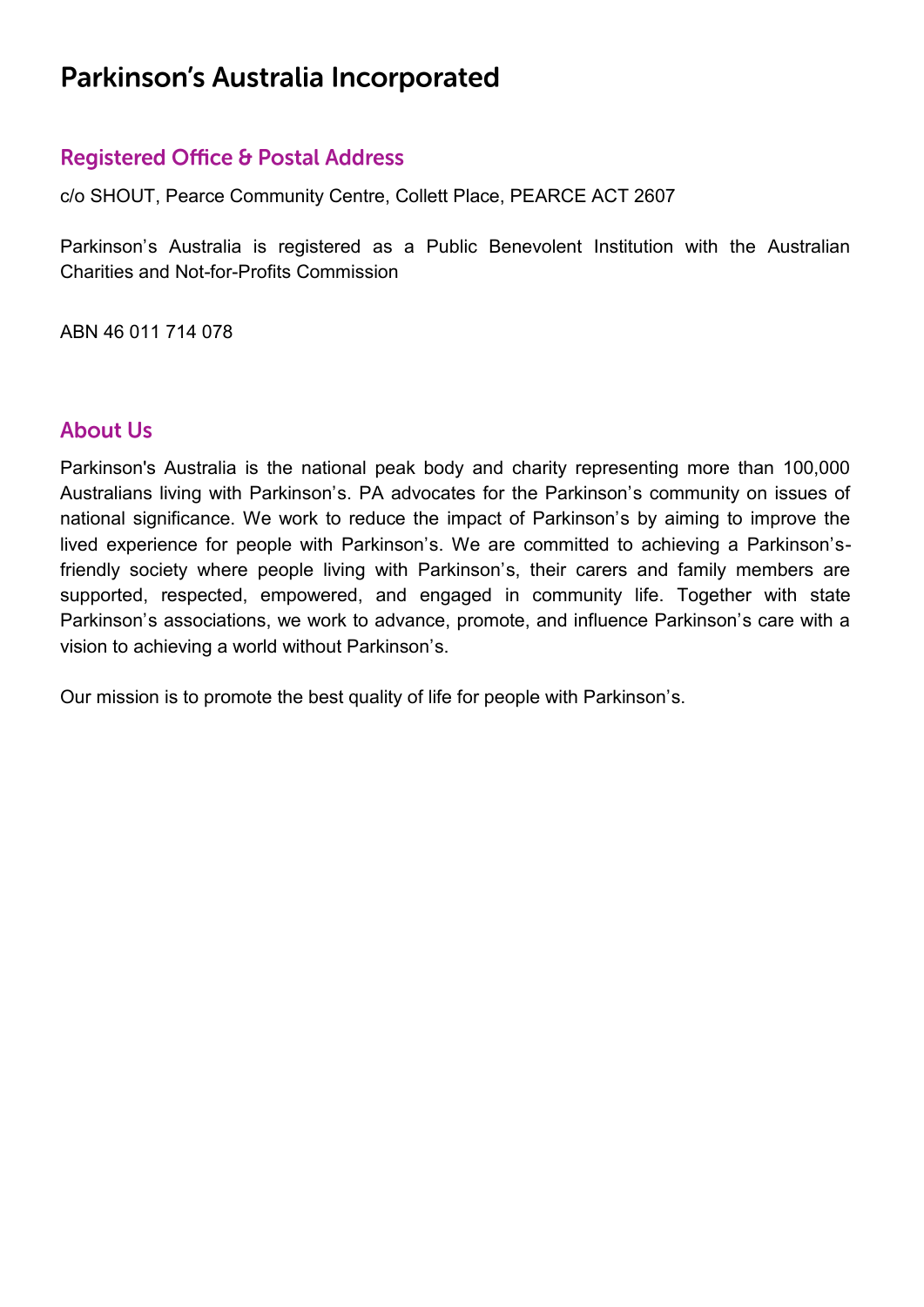### Governance

#### Parkinson's Australia Board - 2020/2021

**Prof. George Mellick Board Member & President (QLD)** **Brigadier John Sheldrick OAM (retd) Board Member, VP & Public Officer (ACT)**

**Stephen Ferguson Board Member & Treasurer (Independent)** **Glenn Rees AM Board Member (Independent)**

**Dr Moira Watson Board Member (Independent)**

**Michael Whitehouse OAM Board Member (TAS)**

**John McDonald Board Member (WA)** *Appointed 13/07/20*

**Rod Lillywhite Board Member (WA)** *Resigned 16/07/20*

**Olivia Nassaris Board Member (SA/NT)** *Appointed 03/09/20*

**Alison Perrott Board Member (SA/NT)** *Resigned 03/09/20*

#### Members of Parkinson's Australia for 2020-2021

**Parkinson's Australia Capital Territory**

**Parkinson's Queensland**

**Parkinson's South Australia & Northern Territory**

**Parkinson's Tasmania Parkinson's Western Australia**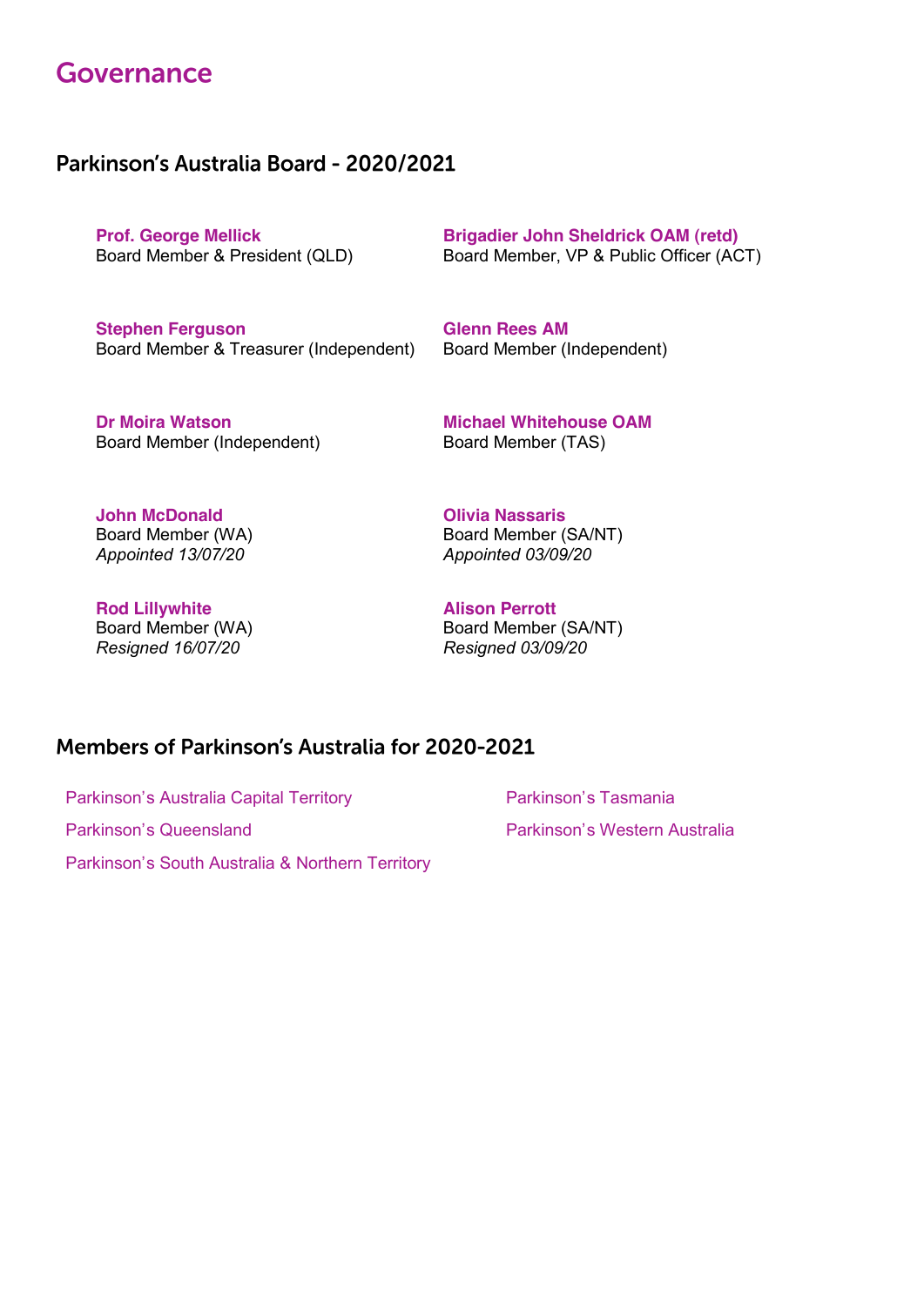# **President's Report**

**With the continuation of the COVID pandemic, it has proved challenging for many organisations and Parkinson's Australia was, once again, restricted to virtual meetings over Zoom in lieu of our usual face-to-face activities.** 

**This year we trialled a new executive structure for the organisation. Rather than employing a national CEO, we constituted an Executive Group formed by the CEOs of our member organisations creating a team to undertake the executive functions of our federation. While there is still work to do to ensure that this model works optimally, I want to thank the CEOs group for their collegiality and commitment to giving this structure a go. A big thank you to Miguel Diaz, CEO of Parkinson's Queensland, for agreeing to act as facilitator of this group. The Board of Parkinson's Australia agreed to meet more regularly for shorted duration online meetings. This also seemed to be a workable arrangement given the times. While future face-to-face meetings will be eagerly anticipated, it is likely that regular online meetings will be a useful thing that we will continue into the future.** 

**Much of this year was spent reassessing the specific goals of our federated organisation and identifying important immediate priority areas in which to make an impact. I have appreciated the spirit in which all Board members have engaged in these activities with the important input from our Executive Group. Thank you to all Board members for their contributions. It has also been pleasing to see some progress with respect to** 

# **Treasurer's Report**

**In the financial year ending 30 June 2021 Parkinson's Australia recorded a profit of \$302,417, reflecting an improvement compared to the prior year. The primary driver of this improved performance was the change in our costs base as we consolidated our staff to a sole Administration Officer and reduced our other costs as we moved to a model of closer cooperation with our State Member organisations.**

**The Board of Directors continued to monitor the impact of the COVID-19 pandemic and while we had lower donations in the year (\$143,958 down from \$164,324), we were fortunate to be the beneficiary of a larger**  **Parkinson's Australia's Consumer Advisory Board and I thank Kevin McAney and the CAG for their contributions. A special mention must be given to Helen Connor-Kendray OAM who is stepping down as President of the Board of Parkinson's Tasmania after many years of dedicated service. Helen will continue on the Board as Vice-President and remain in her role of CEO. Thank you, Helen, for all you have done and continue to do.** 

**As a PA Board we have been concentrating on finding small practical outcomes and getting our house in order so that we can be more affective in serving our constituents, those impacted by Parkinson's disease across Australia. However, we have now reached a cross-roads and we will need to agree on the specifics of what we prioritise and how we do it. The possibility of advocating for a national awareness campaign is a very positive step that could form the basis for many opportunities moving forward. This will need the full backing of the Board, the CEOs and our respective local organisations.** 

**I look forward to pursuing this into 2022. Finally, I wish to send a huge thank you to our Administrative Officer, Angela Arkadieff for keeping everyone on track and the wheels moving forward. We could not do it without your support and it is much appreciated.** 

**I commend the Annual Review to all readers.**

**Prof George Mellick Board Chair & President**

**number of bequests (\$347,509 up from \$131,921).**

**Parkinson's Australia continues to be solid financial position with net assets of \$1,170,669 at 30 June 2021, up on the prior year. This includes cash and cash on deposit of \$873,846.** 

**A copy of the audited financial statements is available on the Parkinson's Australia website.**

**Steve Ferguson**

**Treasurer**